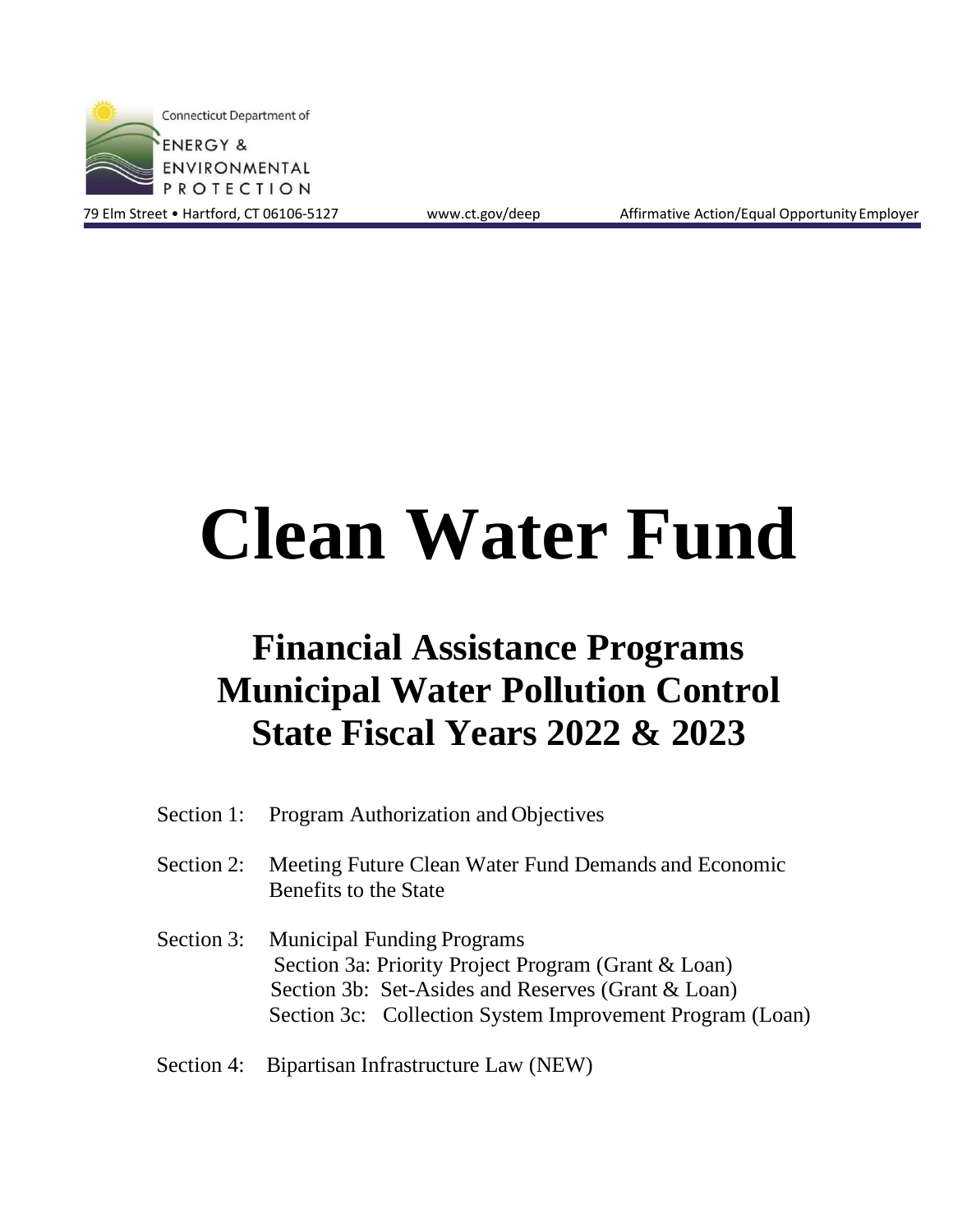## **Section 1: Program Authorization and Objectives**

#### Authorizations:

The purpose of this document is to present the Department of Energy  $\&$  Environmental Protection's (Department or DEEP) state and federal funding assistance programs for municipal water pollution control projects during state fiscal years 2022 (July 1, 2021 - June 30, 2022) and 2023 (July 1, 2022 - June 30, 2023). This document describes the uses of funds available under Sections 22a-478 and 22a-483 of the Connecticut General Statutes (CGS) and federal funds under the Water Quality Act of 1987.

A public hearing on this document (hereafter referred to as "the Priority List") will be held by video conference on May 16, 2022 at 1 pm. The draft Priority List has been distributed through the Municipal Wastewater Listserv to all subscribers, posted on the Department's website, and public notices of its availability were posted in various newspapers throughout the state. The Department is seeking public comment on the draft Priority List and all comments will be considered in the development of the final Priority List.

The Department has been funding projects in accordance with the FY20 and FY21 Priority List. The unallocated balances from that Priority List were considered in the development of the  $FY22$ and FY23 Priority List. The anticipated funding for this Priority List is as follows:

|                                       | <b>FY22 Funds Authorized</b> | <b>FY23 Funds Authorized</b> |
|---------------------------------------|------------------------------|------------------------------|
| <b>State General Obligation Bonds</b> | \$100,000,000                | \$100,000,000                |
| <b>State Revenue Bonds</b>            | \$281,000,000                | \$237,000,000                |
| <b>Federal Capitalization Grant</b>   | \$19,465,000                 | $$19,000,000^{(1)}$          |
| (1) Anticipated grant level           |                              |                              |

#### Requirements of the Federal Capitalization Grant:

The requirements for the federal FY22 and FY23 Capitalization Grants are as follows:

- 10% of the grant shall be used for green infrastructure, energy efficiency, or other environmentally innovative projects. The projects that are deemed eligible for funding are identified in Section 3b;
- 10% to 30% of the Federal Capitalization Grant shall be applied as grant;

#### Funding Levels Based Upon Project Type:

The Clean Water Fund program is defined by Sections 22a-475 through 22a-483 of the CGS and by regulations adopted on February 19, 1992 pursuant to CGS 22a-482. The State's CleanWater Fund program (Section 3a of the Priority List) provides grants equal to 20% of the eligible project costs and a loan for the remainder of the project costs which are to be repaid over not more than 20 years at 2% interest for water pollution control projects. Exceptions to grant percentage are noted below.

- Combined Sewer Overflow (CSO) projects receive grants equal to 50% of the eligible project costs associated with CSO control.
- Nutrient (Nitrogen or Phosphorus) Removal projects receive grants equal to 30% of the project costs associated with nutrient removal.
- Small Community projects receive grants of 25% of the eligible project cost.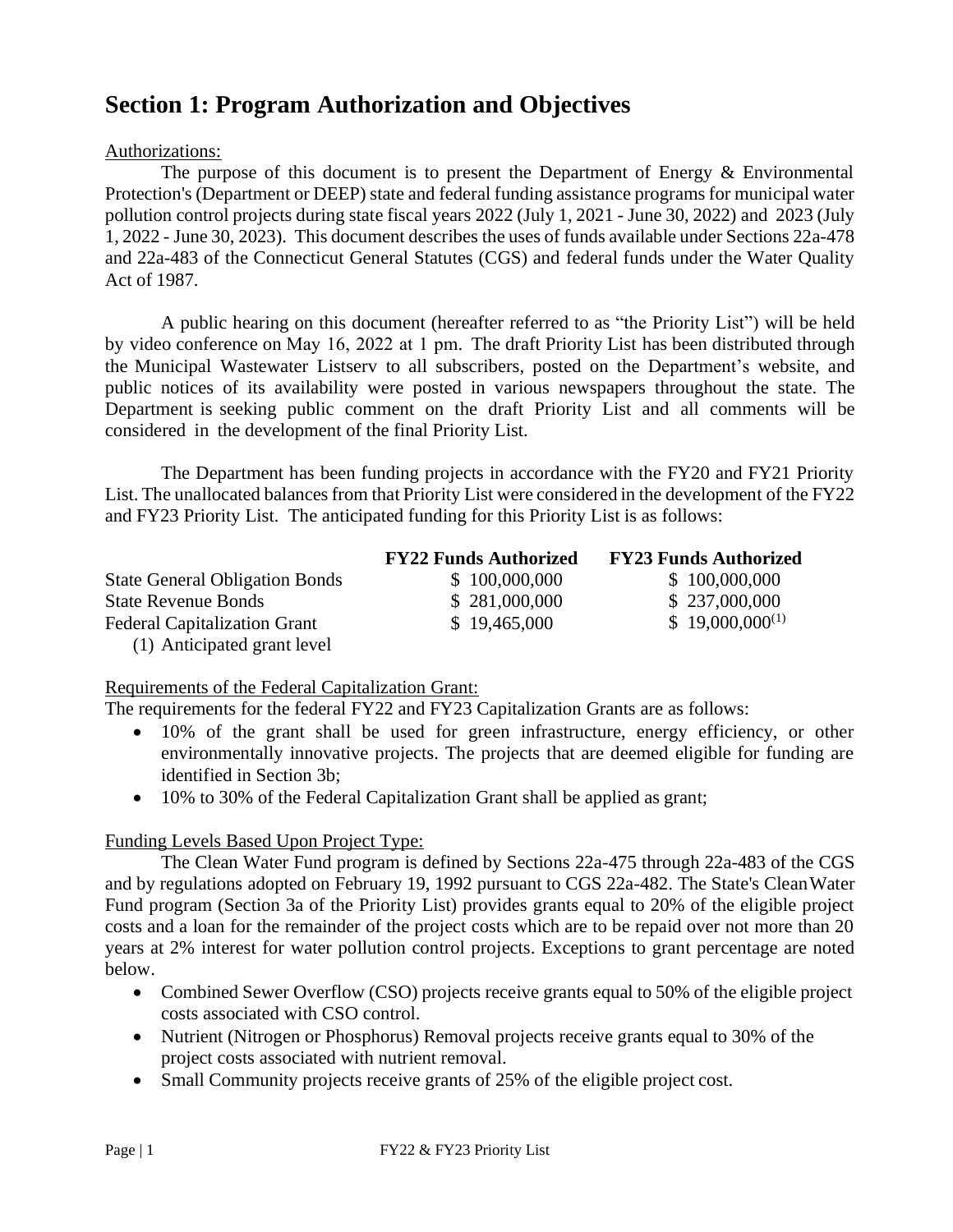#### **Management System**

As required by Section 22a-482-1(b) of the Regulations of Connecticut State Agencies (RCSA), a Priority List is established for the purpose of determining funding assistance available for sewerage projects. This list is effective upon adoption and shall remain in effect until adoption of the subsequent Priority List. The intended effective period is from the date of adoption through June 30, 2023, or until the next Priority List is adopted.

The Priority List management system (Section  $22a-482-1(c)(1)$  through (5) of the RCSA) includes sections on priority rating criteria, project ranking mechanism, order of priority funding, public hearing and revisions to the Priority List. The Priority List has been developed in accordance with the requirements referenced above.

This document incorporates the priority ranking systems for grant-eligible priority projects. The loan-only collection system improvement projects will be funded from the reserves on a first come, first served basis.

Projects will be removed from the Priority List if they have been fully funded by the Clean Water Fund, if funded by any other means, if no longer eligible for funding, or if the municipality withdraws the project from consideration.

#### **Reserves**

In developing the fundable portion of the Priority List and the intended use plan, the State has established a number of set-asides and reserves required or allowed under federal and state regulations. Reserves have been considered for:

- (a) Program administrative costs
- (b) Water quality management
- (c) Cost increases
- (d) Planning projects
- (e) Design projects
- (f) Small community projects
- (g) Infiltration and inflow rehabilitation projects
- (h) Pump station rehabilitation projects
- (i) Green infrastructure projects
- (j) Resiliency projects
- (k) Collection system improvement projects
- (l) Technical Assistance, new for FY22-23 due to the Bipartisan Infrastructure Law (see Section 4 for additional information)

#### **Program Administrative Costs**

The costs of administering the Clean Water Fund are covered by a combination of federal grants and state bonds. Section 35.2020(a) of the Code of Federal Regulations provides that the State may set aside from the federal capitalization grant of FY22 and FY23 a reserve not to exceed 4 percent of Title VI appropriations for the purpose of administration. In addition to these federal dollars, the state may set aside an amount not to exceed 4 percent of the total bonding authorization to cover the reasonable costs of administering the program. These administrative expenses are allowed in accordance with appropriate tax laws and bonding practices.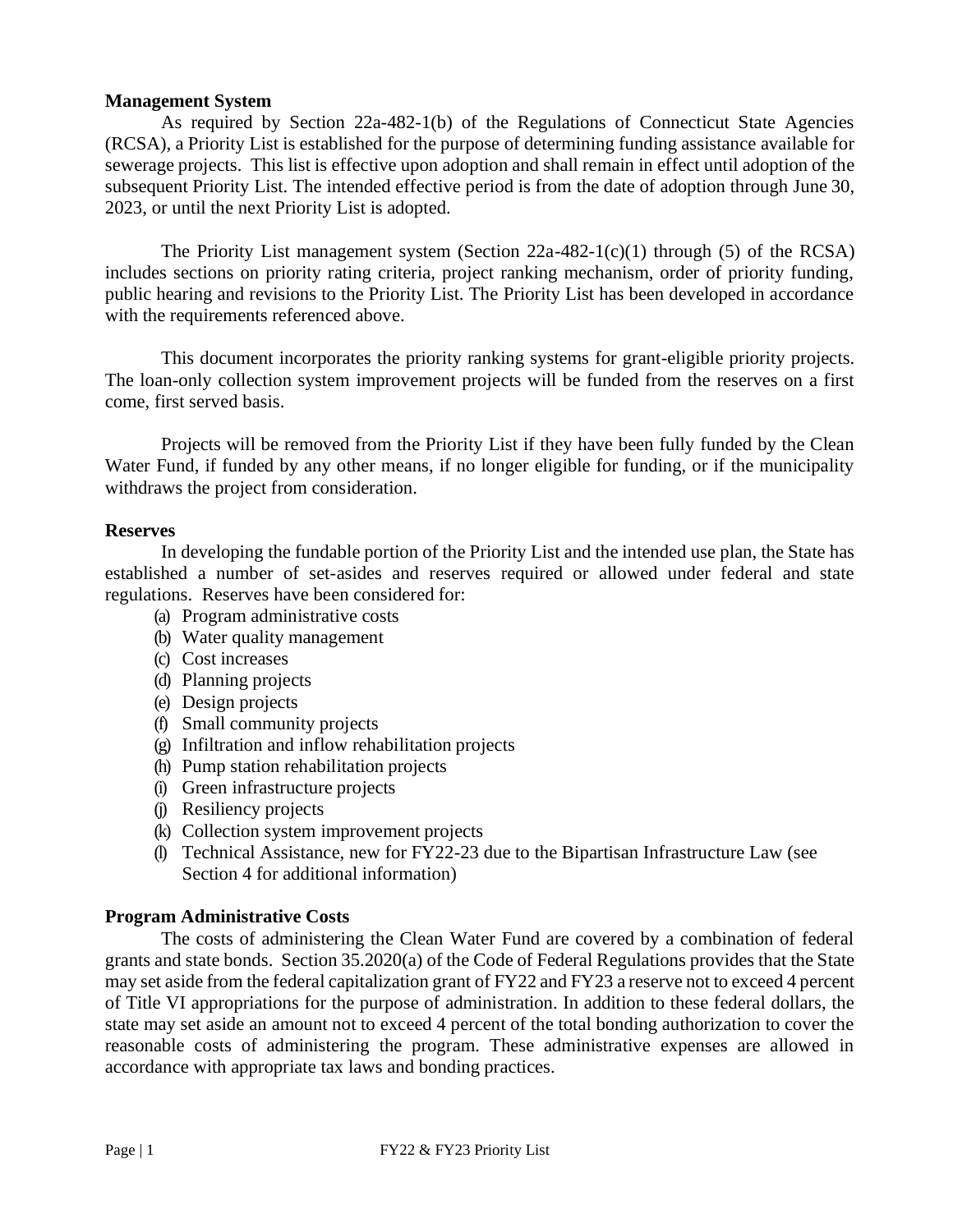#### **Water Quality Management**

Section 604(b) of the 1987 Amendment to the Federal Water Pollution Control Act is applicable to Title VI only. This section is intended to provide a funding source to states for water quality management planning as defined by 205(j) and 303(e) of the Federal Act. The funding level is one percent of the total state allotment or \$100,000, whichever is greater. Accordingly, \$220,000 has been reserved from federal FY22 and approximately \$220,000 from federal FY23 for this purpose.

#### **Small Communities**

A "small community" means a municipality with a population of 5,000 or less, or highly dispersed sections of large municipalities. The regulations adopted pursuant to CGS Section 22a-482 require that a reserve of funds sufficient to finance the construction of at least one small community project per year be established.

#### **Revisions to the Priority List**

The Department reserves the right to evaluate the usage of funds in all of the reserves and the fundable construction projects at any time during the last six months of each fiscal year and to reallocate underutilized funds into any other reserve or construction project as determined by the Commissioner. This shall be done in accordance with the requirements of Section 22a-482-1 (c) (5) (Revisions to the Priority List) of the RCSA.

Revisions of the Priority List may be made at any time during the funding period in accordance with public participation requirements and all other established procedures. A public hearing with appropriate notice may be held on all significant changes to the Priority List and all parties affected by such changes may be notified directly. If the State determines that a change must be made and that such a change is not significant, or the affected municipality has been previously notified, public notice requirements and a public hearing may be waived.

If the passage of a public act or budgetary rescissions results in a reduction in the amount of funding authorized, the final Priority List will be revised without a public notice and public hearing. In order to account for a reduction in funding, DEEP will make adjustments in the funding reserves that are underutilized for new projects. Specifically, DEEP will revise Section 3b of the *Set-Asides and Reserves* and Section 3c of the *Collection System Improvement Program*. If adjusting those reserves is insufficient to account for the reduction in funding, then the lowest priority point projects listed in the table for *Fundable Construction Projects* will not receive funding. Any changes to the final Priority List will be posted on DEEP's website.

## **Section 2: Meeting Future Clean Water Fund Demands and Economic Benefits to the State**

The FY22 and FY23 state capital budget will continue a trend of generous financial support for the on-going improvement of our aging wastewater infrastructure. Current funding authorizations will further stimulate our recovering economy through the creation or retention of jobs for construction contractors, equipment manufacturers, construction materials suppliers, design and management professionals, and supporting businesses and industries. The availability of CWF financing will reduce the burden on ratepayers and taxpayers from stable, low interest financing as well as grant dollars to municipal wastewater treatment authorities.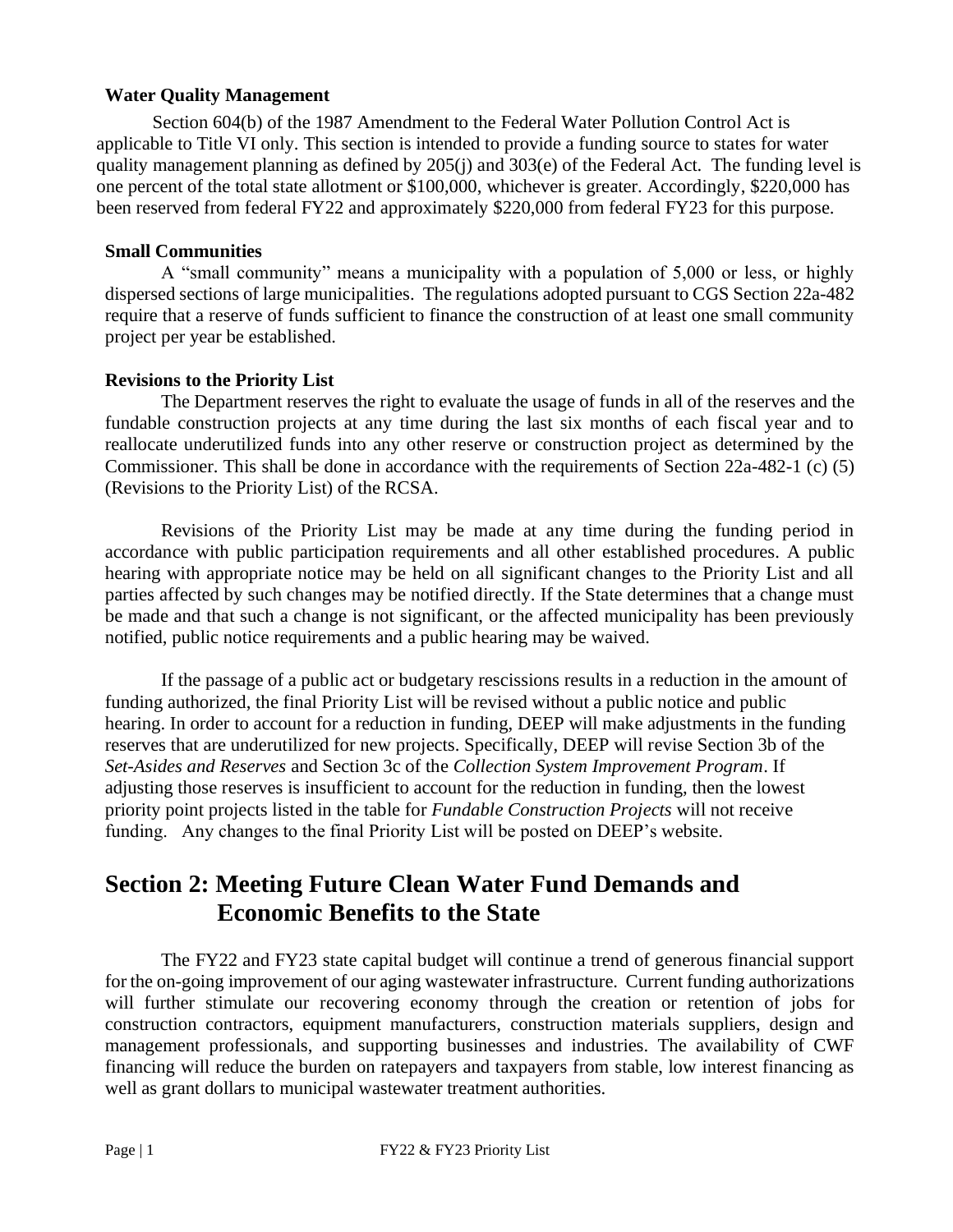Consistent with the priority list scoring process (See Section 3a) and in accordance with the RCSA Section 22a-482-1(c), available funding is proposed to address priority water quality areas. The priority needs of the state still remain achieving CSO abatement as required under Long Term Control Plans and/or the Integrated Municipal Stormwater and Wastewater Plan, meeting the nitrogen load allocation required by the Total Maximum Daily Load (TMDL) for the Long Island Sound, and phosphorus reduction to control nutrient enrichment of streams.

Other issues that will likely add to the CWF demands, but for which costs cannot be precisely determined at this time include:

- Tighter effluent limits for metals;
- Control of pharmaceuticals and personal care products; and
- Adaptation to address climate change effects of flooding and sea level rise.

## **Section 3: Municipal Funding Programs Section 3a: Priority Project Grant-Loan Program**

#### **Priority Project Ranking System**

Regulations adopted pursuant to CGS 22a-439 and 22a-482 (Section 22a-482-1(c) of the RCSA) and under 40 CFR Part 35 specify the use of a priority system for determining the funding of municipal projects.

The priority system and Priority List include project information and point ratings that become the basis for committing available and anticipated state and federal funds. Projects on the Priority List are rated on several criteria that emphasize the impact of each project upon public health, improvement of water quality, and water resource utilization. Both the federal regulations governing the development of this document, 40 CFR 35.2015 and 35.2020, and state law, CGS 22a-439 and 22a-478, stress the need to fund projects that improve "priority water quality areas," i.e., specific stream segments or bodies of water where municipal discharges have resulted in the impairment of a designated use or significant public health risk, and where the reduction of pollution from the municipal discharges will substantially restore surface or groundwater uses. Based on the priority rating system and other specific management criteria, all anticipated eligible sewerage projects as requested by the municipalities or identified by DEEP have been ranked for funding purposes and appear on the Priority List.

The Priority List contains the fundable portion, consisting of those projects anticipated to be funded from any unobligated balance of prior year carry-over funds and the anticipated FY22 and FY23 allotments. The priority rating score, which is developed from the priority rating system for every project, becomes the prime consideration in the overall Priority List ranking.

The criteria, which establish the priority rating number, are shown below. The application of this rating system to each individual project request that was received is shown in Table 1. Note that the criteria are evaluated against existing conditions, and not against future, 20-year flow projections. In cases where the priority rating number is the same for two or more projects, preference will be given to that project ready to proceed at the earliest date.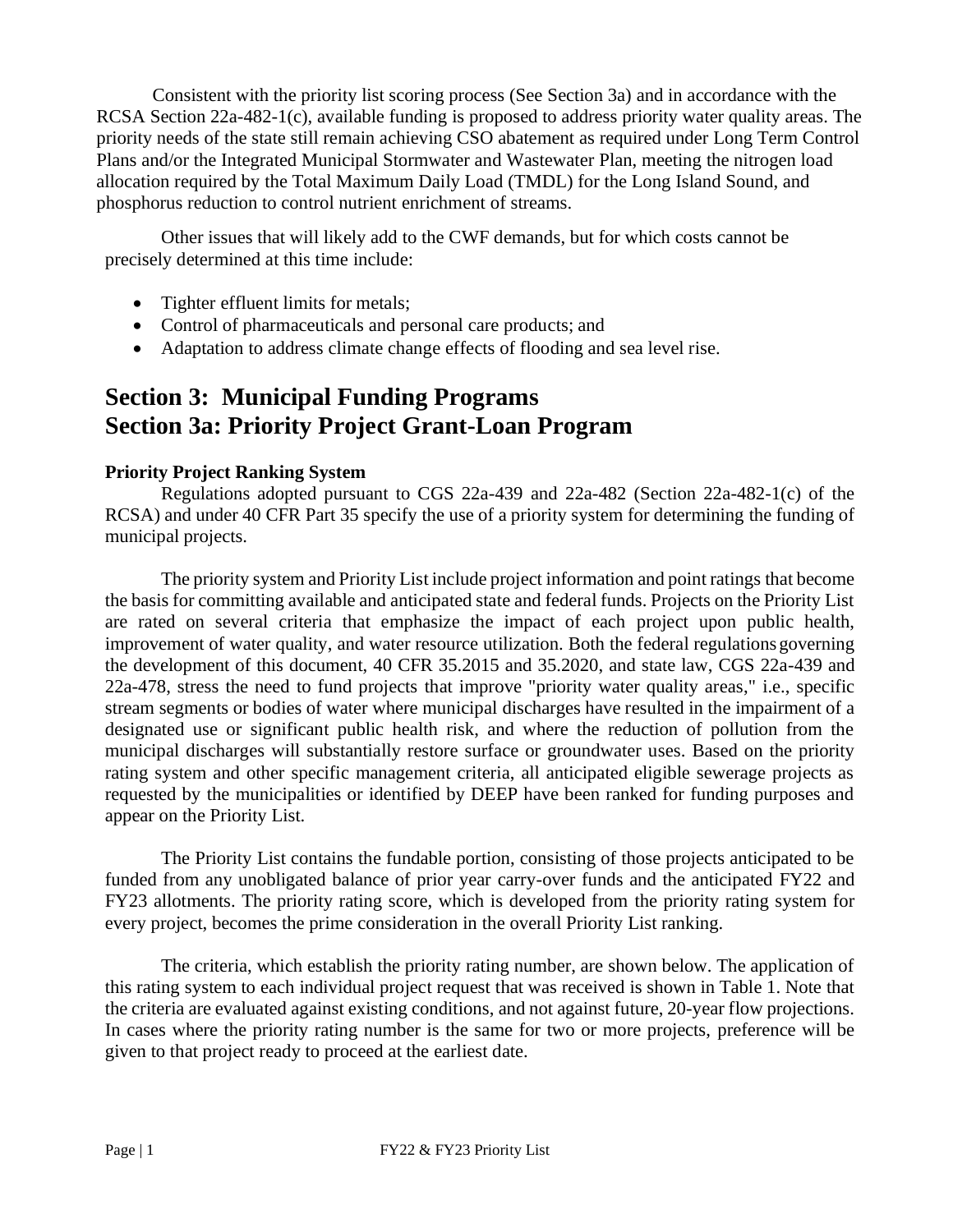| I.  |           |    | Project impacts potable water supply $- (10 \text{ points maximum})$ .                                     |            |
|-----|-----------|----|------------------------------------------------------------------------------------------------------------|------------|
|     |           |    | A. Impaired water supply affecting less than 25 people -                                                   | 2 points.  |
|     |           |    | B. Impaired water supply affecting 26 to 100 people –                                                      | 4 points.  |
|     |           |    | C. Impaired water supply affecting 101 to 1,000 people -                                                   | 6 points.  |
|     |           |    | D. Impaired water supply affecting $1,001$ to $5,000$ people $-$                                           | 8 points.  |
|     |           |    | E. Impaired water supply affecting more than 5,000 people-                                                 | 10 points. |
|     |           |    |                                                                                                            |            |
| П.  |           |    | Project is necessary for attainment of State water quality goals -                                         |            |
|     |           |    | (28 points maximum)                                                                                        |            |
|     |           |    | A. Project is necessary for attainment of water quality standards where the impacted water<br>resource is: |            |
|     |           | 1. | Smaller than main stem of a sub-regional drainage basin or groundwater goals                               |            |
|     |           |    | will be attained -                                                                                         | 5 points.  |
|     |           | 2. | Main stem of sub-regional drainage basin -                                                                 | 10 points. |
|     |           | 3. | Main stem of regional drainage basin -                                                                     | 15 points. |
|     |           | 4. | Main stem of major drainage basin -                                                                        | 20 points. |
|     |           | 5. | Projects that impact coastal areas are considered                                                          |            |
|     |           |    | the equivalent of a regional drainage basin and assigned –                                                 | 15 points. |
|     |           |    | B. Project will enable the water body to meet minimum dissolved                                            |            |
|     |           |    | oxygen standards -                                                                                         | 8 points.  |
|     |           |    |                                                                                                            |            |
| Ш.  |           |    | Project will enhance specific water resource values $- (24$ points maximum).                               |            |
|     | A.        | 1. | Fishery resources - (6 points maximum).                                                                    |            |
|     |           | 2. | Project will improve recreational fisheries -                                                              | 3 points.  |
|     |           | 3. | Project will improve anadromous fisheries -                                                                | 6 points.  |
|     | <b>B.</b> |    | Project will open new streams for fish stocking programs –<br>Shellfish resources $-$ (6 points maximum).  | 6 points.  |
|     |           | 1. | Project will lower coliform bacterial levels in the waters                                                 |            |
|     |           |    | of shellfish beds -                                                                                        | 3 points.  |
|     |           | 2. | Project will open new areas for shell fishing –                                                            | 6 points.  |
|     | C.        |    | Swimming $-$ (6 points maximum).                                                                           |            |
|     |           | 1. | Project will enhance existing swimming opportunities -                                                     | 3 points.  |
|     |           | 2. | Project will allow for new swimming opportunities -                                                        | 6 points.  |
|     | D.        |    | Eutrophication $-$ (6 points maximum).                                                                     |            |
|     |           | 1. | Project will reduce eutrophication of a lake or impoundment                                                |            |
|     |           |    | by diverting septic system discharges out of a drainage basin -                                            | 3 points.  |
|     |           | 2. | Project will reduce eutrophication of a lake or impoundment                                                |            |
|     |           |    | by providing nutrient removal in a municipal treatment plant                                               |            |
|     |           |    | or by relocating an existing treatment plant discharge -                                                   | 6 points.  |
|     |           |    |                                                                                                            |            |
| IV. |           |    | Population equivalent (including commercial and industrial waste) initially served by                      |            |
|     |           |    | the project $- (12$ points maximum).                                                                       |            |
|     | А.        |    | Less than 5,000                                                                                            | 2 points.  |
|     | <b>B.</b> |    | 5,000 but less than 10,000                                                                                 | 4 points.  |
|     | C.        |    | 10,000 but less than 20,000                                                                                | 6 points.  |
|     | D         |    | $20.000 \text{ km} \cdot 1 \cdot 2 \cdot 1 \cdot 1 \cdot 10.000$                                           |            |

D. 20,000 but less than 40,000 8 points.<br>
E. 40,000 but less than 75,000 8 points.<br>
F. 75,000 or greater 12 points. E.  $40,000$  but less than 75,000<br>F.  $75,000$  or greater  $75,000$  or greater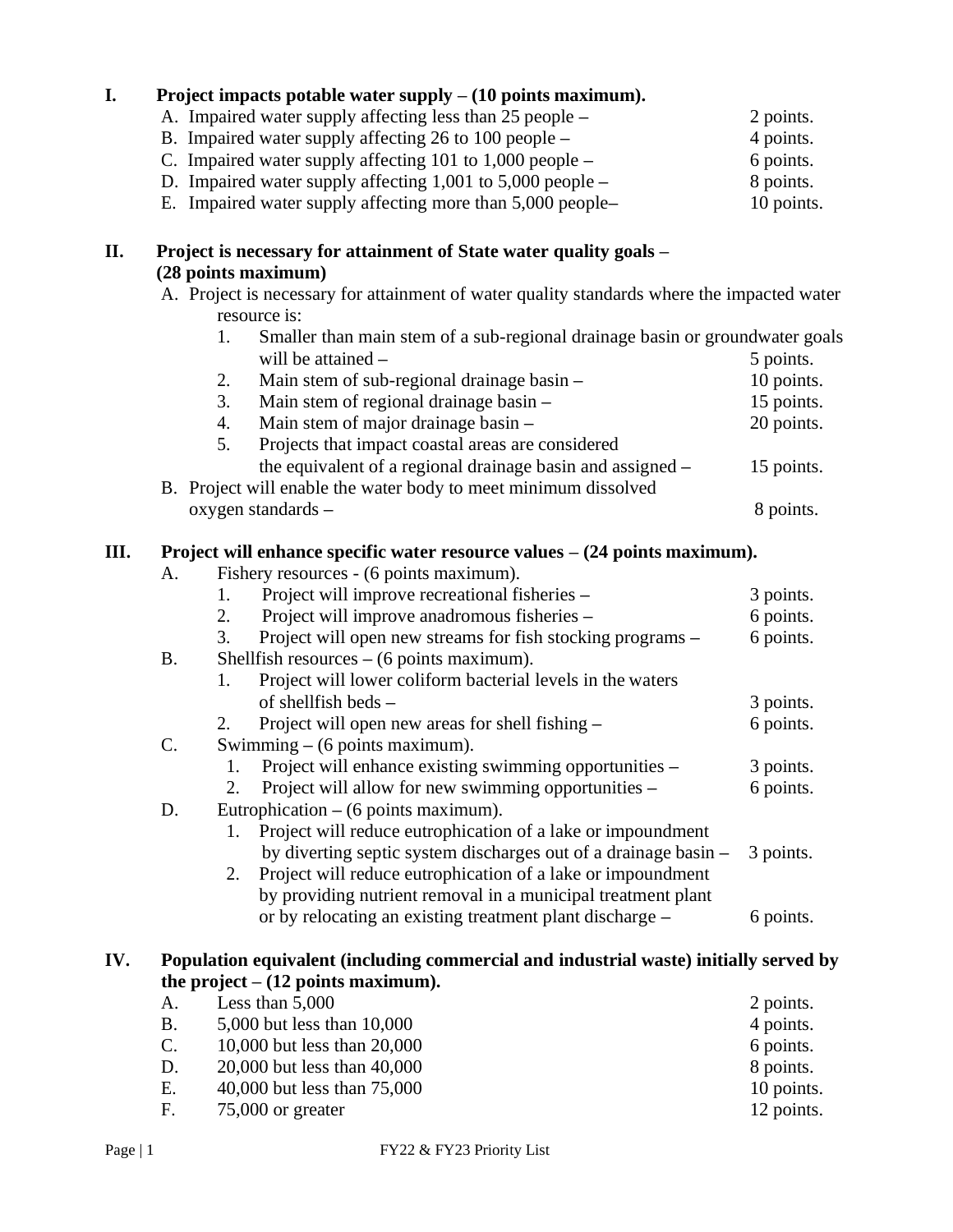#### **V. Health Related Issues - (6 points).**

Project will eliminate ponding of sewage from failing septic systems, backup of sewage into basements, or overflow of sewage in streets (CSO correction projects are not eligible for points).

#### **VI. Miscellaneous – (20 points maximum).**

| A.        | Project involves the upgrading of an existing primary facility in<br>order to comply with secondary treatment standards -                                                                                  | 5 points. |
|-----------|------------------------------------------------------------------------------------------------------------------------------------------------------------------------------------------------------------|-----------|
| <b>B.</b> | Project will result in the DEEP rescinding an Order concerning                                                                                                                                             |           |
|           | a sewer connection moratorium -                                                                                                                                                                            | 5 points. |
|           | Project will eliminate nuisance odors associated with treatment<br>processes or pump stations but exclusive of large-scale expansion                                                                       |           |
|           | or upgrading of treatment facilities –                                                                                                                                                                     | 5 points. |
| D.        | Remedial action will improve treatment plant operations where<br>treatment standards are already being achieved (Note that projects<br>receiving points under this category cannot also claim points under |           |
|           | $category VIII)$ –                                                                                                                                                                                         |           |

#### **VII. Connecticut Housing Partnership Program - Development Designation**

Community has received development designation - 0 points.

Public Act No. 88-305 established a Connecticut housing partnership program, and amended CGS 22a-478, requiring the Commissioner of DEEP to consider the formation of a housing partnership program with a development designation as a factor in making grants and loans. However, the Department of Housing (DOH) has discontinued the housing partnership program, and is no longer maintaining a list of qualifying communities. Therefore, the priority points for such a program have been revised from 3 (on prior lists) to zero at this time.

#### **VIII. Implementation of Long Island Sound TMDL**

All projects that are designed to meet interim or final goals for nitrogen reduction per the Long Island Sound TMDL continue to receive points under this criterion. In order to prioritize the projects based on net impacts to Long Island Sound, a range of 15 to 32 points, rounded to the nearest whole number, based on their equalized baseline load, was established. This is in lieu of assigning each such project the full 32 points from Categories II.A.5 (15 pts), II.B (8 pts), III.A.1 (3 pts) and III.D.2 (6 pts). The actual formula for determining the points for each facility under this criterion is:

Priority Points =  $14 + (equalized baseline load, in lbs/day)^{0.368}$ 

Once a facility has been constructed that is designed to or has demonstrated the ability to achieve the final nitrogen permit limit, it is no longer eligible for priority points under this criterion. This criterion constitutes a deviation from the existing regulations, has been approved by an action of the Commissioner dated February 2, 2002, and has been consistently applied since its inception.

Projects incorporating both phosphorus and nitrogen removal components shall only receive credit for one type of nutrient removal. These types of projects shall be rated two separate ways: the first score shall include points for phosphorus removal and no points under category VIII for nitrogen removal; the second score shall include points for nitrogen removal under category VIII, with no credit for phosphorus removal. The greater of the two scores shall carry forward.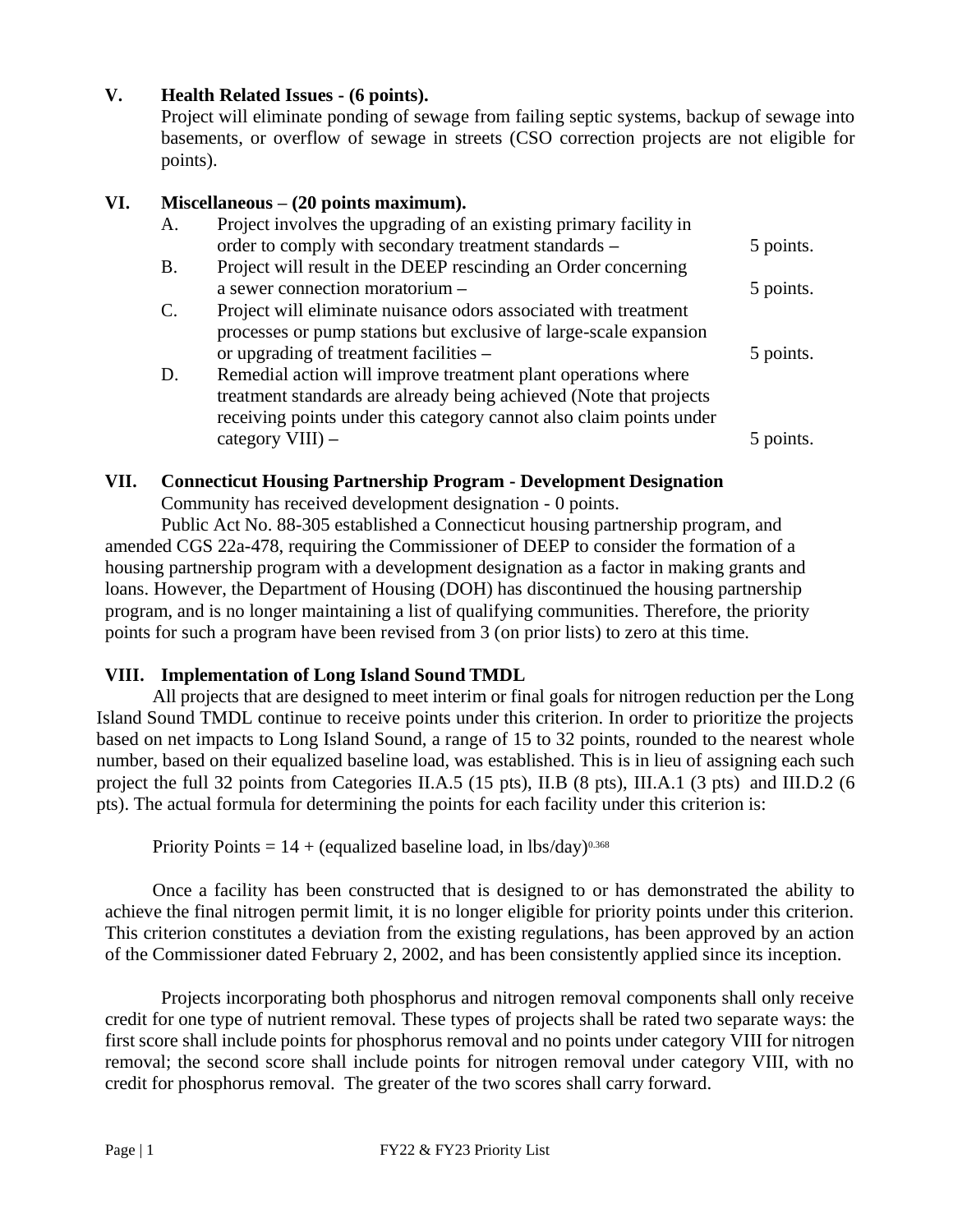#### **Category I, II and III Projects**

The priority rating system also includes a project ranking mechanism as permitted by federal and state regulations. The ranking system allows the State to put certain lower priority projects in a favorable position for funding for certain specific reasons. Any project listed in Category I, II, or III will be funded first without regard to priority points prior to funding other construction projects in order of priority points. In general, the rank of the project depends on its priority number, but the Commissioner **may**, in accordance with Clean Water Fund regulations, choose to assign a higher rank for projects which fall into one of the following categories:

**Category I** - Consists of projects for which:

- A complete financing application for construction was submitted to the DEEP for review during the previous funding period,
- The project was on the fundable portion of the previous priority list, and
- A Clean Water Fund agreement has not been executed for the project.

These applications have undergone preliminary review and represent the good faith efforts of the municipality to comply with program requirements. Funding for planning and design, initially funded by the municipality, may be recouped in the future, if the construction of the project is awarded Clean Water Fund assistance. It should be stressed that any project placed in this category must come from the fundable portion of the previous Priority List.

**Category II** - Consists of projects where previously funded segments of pollution abatement facilities have been built and are not usable or are severely restricted in use until the remainder of the project is fully constructed and operational.

**Category III** - Consists of projects that remedy documented pollution of potable water supplies.

One project has been selected for funding in Category II. At this time, no Category I or III project has been selected for funding.

|                    |                                             |              | <b>Fundable Projects: Category II</b>         |          |  |  |  |
|--------------------|---------------------------------------------|--------------|-----------------------------------------------|----------|--|--|--|
| CWF#               |                                             | Municipality | Description                                   | Cost(SM) |  |  |  |
| <b>TBD</b><br>MDC. |                                             |              | Contract #3 SHCST                             | 139      |  |  |  |
|                    | <b>Fundable FY22 Projects: Construction</b> |              |                                               |          |  |  |  |
|                    |                                             |              | (In Order of Priority Points)                 |          |  |  |  |
| Pts                | CWF#                                        | Municipality | <b>Project Description</b>                    | Cost(SM) |  |  |  |
| 43                 | <b>TBD</b>                                  | New Haven    | CSO Projects (Orchard Street)                 | 10       |  |  |  |
| 42                 | <b>TBD</b>                                  | Norwich      | CSO Projects (South Thames St. PS Force main) | 3        |  |  |  |
| 30                 | TBD                                         | <b>MDC</b>   | East Hartford WPCF upgrade (2 phases)         | 16       |  |  |  |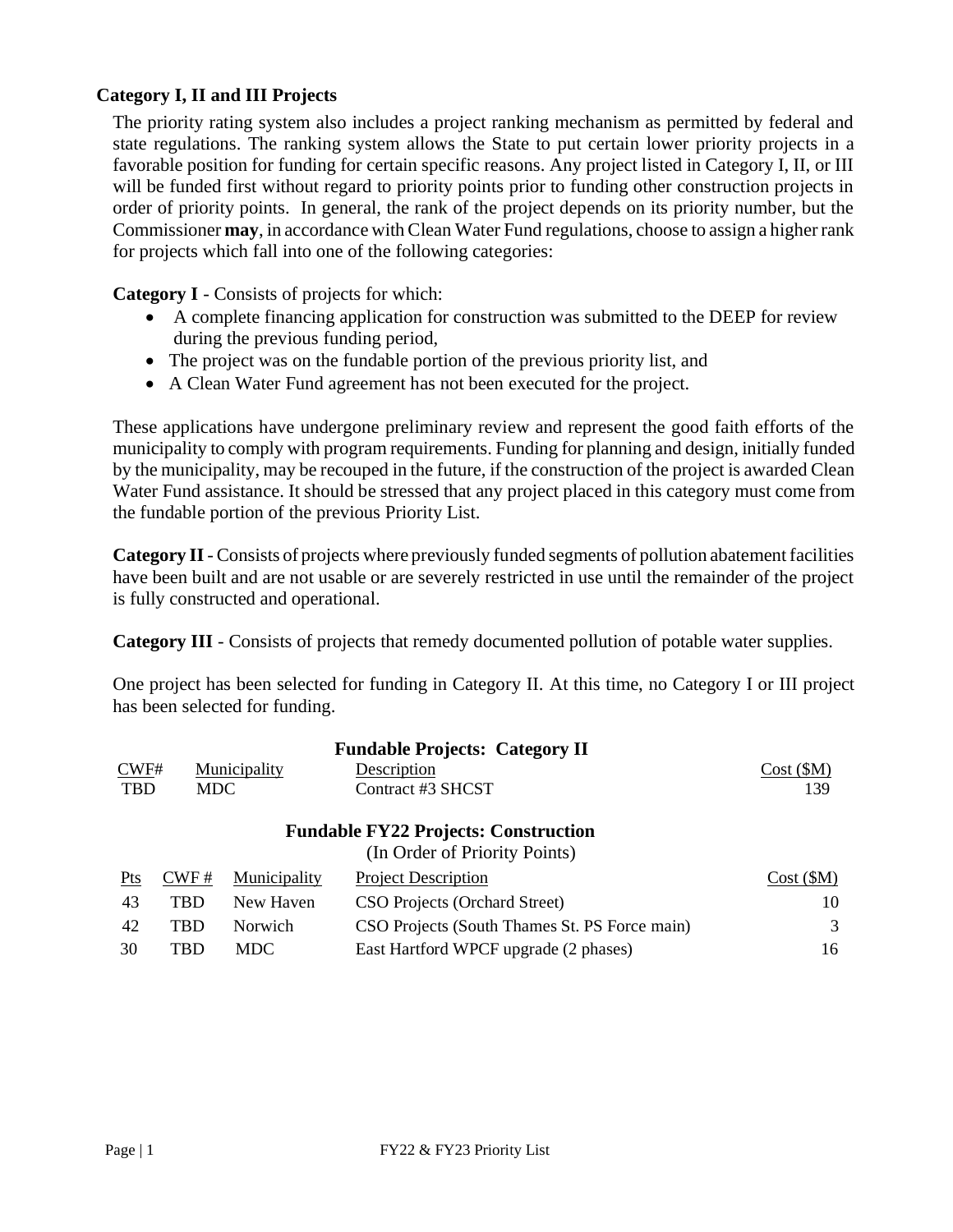#### **Fundable FY23 Projects: Construction** (In Order of Priority Points)

|      |      |              | $\mu$ . The contract of the state $\mu$                |          |
|------|------|--------------|--------------------------------------------------------|----------|
| Pts. | CWF# | Municipality | <b>Project Description</b>                             | Cost(SM) |
| 44   | TBD  | New Haven    | WPCF upgrade (final phase denit. project - compressor) | 10       |
| 43   | TBD  | New Haven    | CSO Projects (Orchard St., Yale/Trumbull St.)          | 23       |
| 42   | TBD  | Norwich      | CSO Projects (Rose Alley PS Force main)                | 2        |
| 40   | TBD  | <b>MDC</b>   | Contract #4 SHCST                                      | 73       |
| 40   | TBD  | <b>MDC</b>   | Hartford WPCF incinerator upgrade                      | 8        |
| 40   | TBD  | MDC.         | Hartford WPCF site wrap up                             | 5        |
| 27   | TBD  | Norwich      | <b>WPCF Upgrade</b>                                    | 156      |
| 26   | TBD  | <b>MDC</b>   | Rocky Hill WPCF upgrade (Bid Alt $1 \& 2$ )            | 10       |
| 24   | TBD  | MDC.         | Poquonock WPCF upgrade                                 | 10       |
| 22   | TBD  | Litchfield   | WPCF upgrade (Secondary Treatment System)              | 7        |
| 12   | TBD  | West Haven   | <b>WPCF Outfall Line Replacement</b>                   | 38       |
| 12   | TBD  | Plainfield   | WPCF Upgrade (Collection System, North WWTP)           | 7        |
|      |      |              |                                                        |          |

- (1) TBD Clean Water Fund number to be determined at time of agreement execution.
- (2) SHCST South Hartford Conveyance & Storage Tunnel
- (3) WPCF Water Pollution Control Facility
- (4) The following projects were listed on the FY22 and FY22 Priority List for construction funding and were delayed until FY22. Those projects are MDC's Contract #3 SHCST; WPCF upgrades in Norwich and MDC Poquonock; and small community projects in New Hartford, Pine Meadow sewer extension to Old Lyme Miami Beach Assoc., Old Colony Beach Assoc., Old Lyme Shores Beach Assoc., and Town of Old Lyme (Soundview & Route 156 projects).
- (5) "Denit." Denitrification project. The projects listed for Greater New Haven WPCA and MDC Rocky Hill represent the final portion of the upgrade that was not performed in the original contract.

## **Section 3b: Set-Asides and Reserves**

As previously noted, in developing the fundable portion of the Priority List and the intended use plan, the State has established a number of set-asides and reserves required or allowed under federal and state regulations. These Reserves are accessed on a first-come, first-served basis unless otherwise noted, and do not rely on a priority point score for allocation to qualifying municipalities.

| <b>Reserve for Cost Increases</b> |         |         |
|-----------------------------------|---------|---------|
| (Grant percentage varies)         | FY22&23 | \$37.5M |

This reserve is intended for construction cost increases on currently funded projects.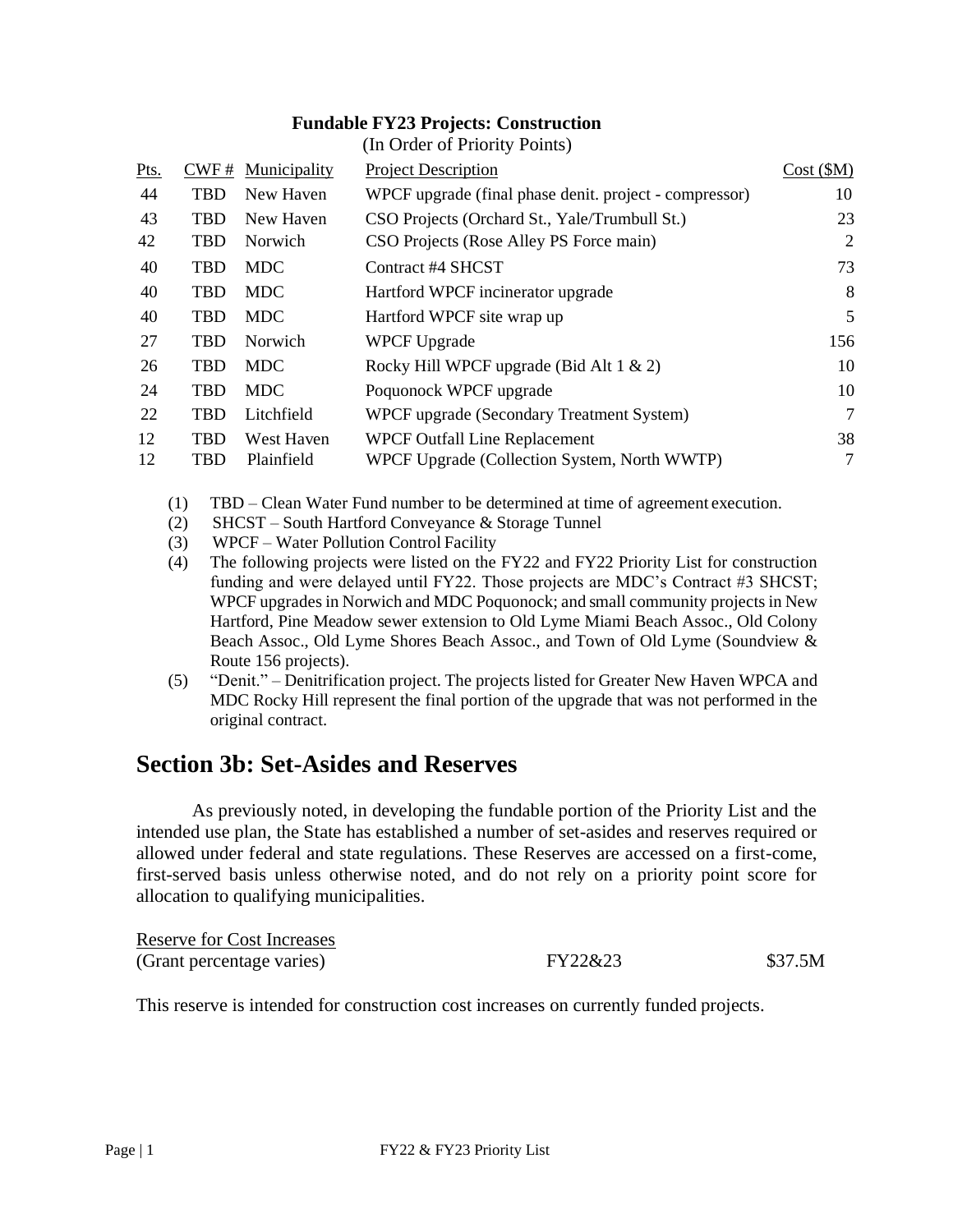Reserve for Planning Projects (55% grant)

Planning funds will be distributed on a first come, first served basis as complete applications are filed. In order for a planning project to be eligible, Quality Based Selection (QBS) must be used to choose an engineering consultant for that specific project.

After the planning reserve funds are depleted, municipalities may proceed with planning by utilizing local funds, and retain eligibility for future reimbursement of eligible costs provided the municipality has received prior written approval of the fees and scope of work from the Department. Municipalities that expend funds for eligible planning efforts without receiving prior written approval from the Department will not be eligible for reimbursement at a later date.

#### Reserve for Design Projects (Non-CSO: 20% grant/80% loan; CSO: 50% grant/50% loan) FY22&23 \$55M

Design funds will be made available only for those projects that can be expected to be reached on the Priority List for construction funding within three years. The QBS process must be followed in the selection of the design engineer. If the design engineer was selected by the town through a QBS process during the planning phase, the town may continue to use the same engineering consultant.

For design costs associated with collection system improvements in Section 3c of the Priority List, the Department will not process separate design agreements. Rather, the Department will require the municipalities to seek prior written approval on the design fees and to then complete design with local financing. The municipality may then recoup the design cost (as loan) by including them in the construction application for Clean Water Fund financing. This process is permitted by RCSA Section 22a-482-2(d)(3) of the Clean Water Fund Regulations.

Design funds will be awarded on a first-come, first-served basis as complete applications are filed. If the design reserve funds are depleted, municipalities may proceed with design by utilizing local funds and retain eligibility for future reimbursement of eligible costs provided the municipality has received prior written approval of the fees and scope of work from the department. In such cases, funding for design may be recouped at the time the construction of the project is awarded Clean Water Fund assistance. Municipalities that expend funds for eligible design efforts without receiving prior written approval from the Department will not be eligible for reimbursement at a later date.

| Reserve for Construction of Green Infrastructure       |         |      |
|--------------------------------------------------------|---------|------|
| (Non-CSO: 20% grant/80% loan; CSO: 50% grant/50% loan) | FY22&23 | \$4M |

This reserve includes, but is not limited to, the following types of construction projects: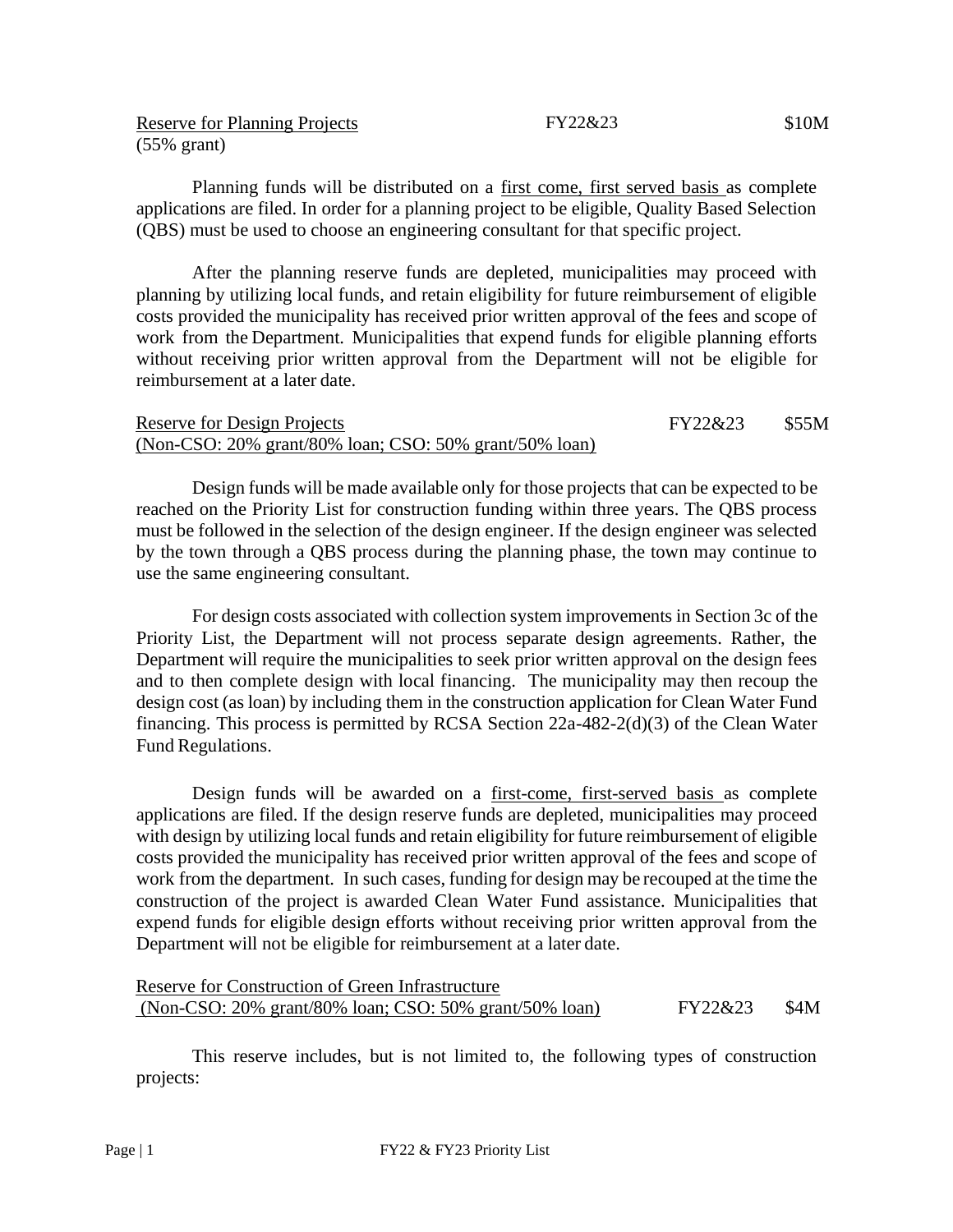- Energy efficiency projects as defined by EPA. Examples include cost-effective renewable energy components at treatment plants and projects that achieve a 20% reduction in energy consumption at treatment plants. (20% grant/80% loan)
- Community demonstration projects of green infrastructure technologies to promote infiltration of stormwater into the ground in combined sewer overflow areas. This reserve applies to CSO communities that are working toward compliance with their CSO Long Term Control Plans. (50% grant/50% loan)

#### Reserve for Construction of Resiliency Projects (20% grant/80% loan) FY22&23 \$6M

This reserve is for projects that allow wastewater infrastructure to better withstand the effects of severe weather events and expected climate change impacts such as an increase in frequency and severity of precipitation events, flooding, storm surge, wave action and sea level rise. This reserve will be administered on a first come, first served basis.

| Reserve for Construction of Small Community | <b>FY22</b> | \$6M  |
|---------------------------------------------|-------------|-------|
| <u>Projects (25% grant/75% loan)</u>        | <b>FY23</b> | \$44M |

This reserve allows for the funding of small community projects that will mitigate an existing documented community pollution problem. Small community projects include, but is not limited to, the following:

New Hartford, Pine Meadow sewer extension - \$4M Old Lyme sewer extension projects - \$44M

> Project funding to Old Lyme Miami Beach Assoc., Old Colony Beach Assoc., Old Lyme Shores Beach Assoc., and Town of Old Lyme (Soundview & Route 156 projects)

Reserve for Technical Assistance FY22&FY23 Up to 2% of capitalization grant

New reserve category: For capitalization grants awarded after 11/15/21, Connecticut may choose to use up to 2% of its federal capital grant (under the CWSRF Base program, BIL CWSRF General Supplemental, and BIL CWSRF Emerging Contaminants funds) to provide assistance to nonprofits or State, regional, interstate, or municipal entities to provide technical assistance to rural, small, and tribal POTWs. This would be an eligible use of the fund similar to the CWSRF administrative funds. The amount available for this purpose would be calculated based on the capitalization grant amounts associated with the three aforementioned funds. States may choose to reserve funds for this purpose at their discretion and may reserve the right to utilize the unused portion(s) at a later date. States will need to report in planned use of reserve in Intended Use Plan.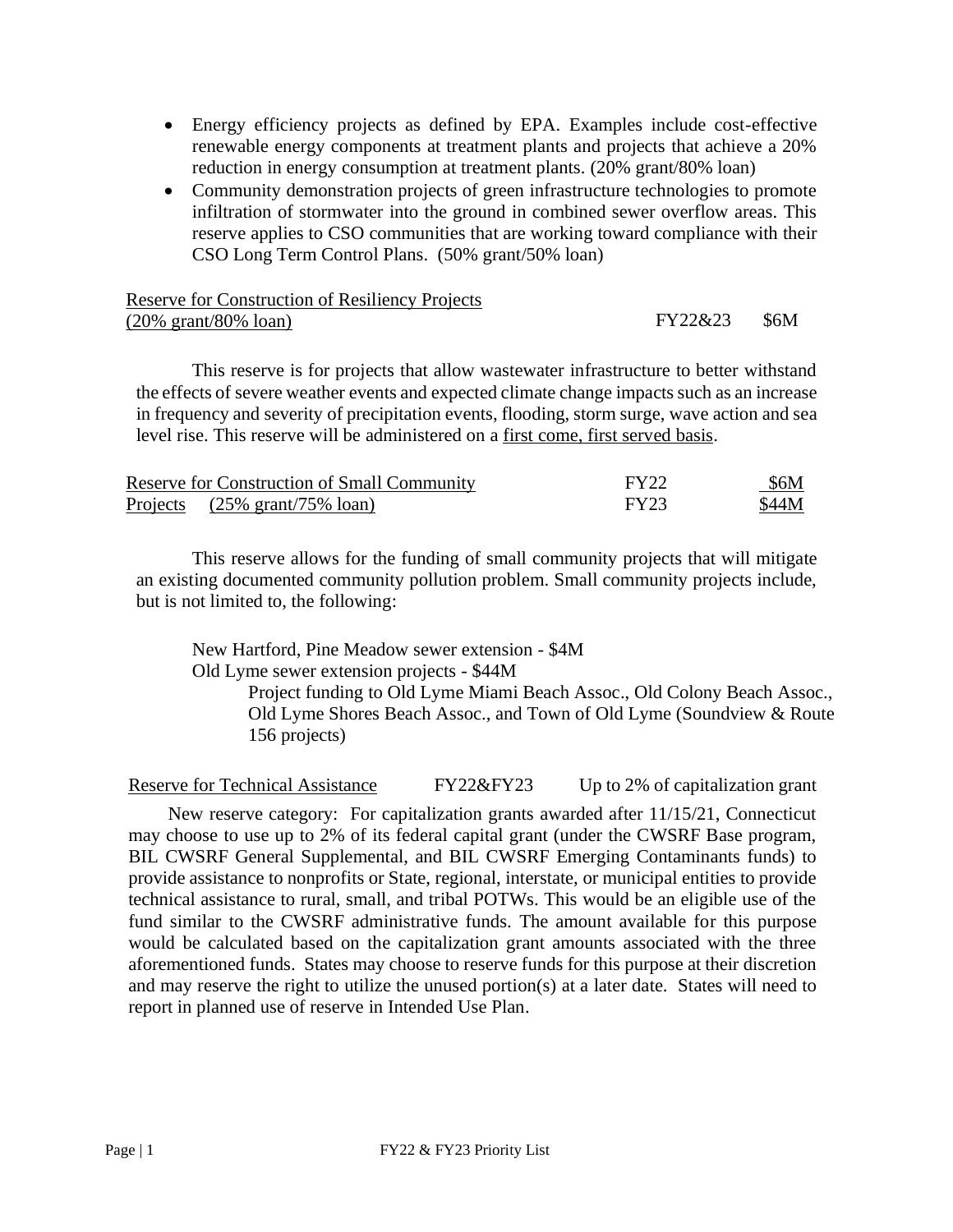## **Section 3c: Collection System Improvement Program**

In accordance with Section  $22a-478(c)(8)$  of the CGS, the funding of collection system improvement projects is permissive ("sewer collection system improvements may receive a loan for one hundred percent of the eligible cost…."). This is different from the priority project grant-loan program which is obligatory if funding is available. This funding is a 2% interest rate loan payable over 20 years.

It is important to note that this program is a subset of the Clean Water Fund and the only changes to the Clean Water Fund program are the funding level and the requirement for a separate priority system. All other aspects of the Clean Water Fund program, including the statutes and regulations, cost effectiveness of projects and environmental review apply to the collection system improvement program. Quality Based Selection must be used to choose an engineering consultant for that specific project. All administrative procedures applicable to the Clean Water Fund program apply to the collection system improvement program as well.

As indicated in Section 3b, the Department will not process separate design agreements for collection system improvements. Rather, the Department will require the municipalities to seek prior written approval on the design fees and then complete design with local financing rather than a Clean Water Fund loan. The municipality may then recoup the design cost by including them in the construction application for Clean Water Fund financing. This process is permitted by RCSA Section 22a-482-2(d)(3) of the Clean Water Fund Regulations.

For each municipality, there is a project limit of \$4 million per year and shall be administered on a first come, first served basis. For regional wastewater utilities that are responsible for the operation and maintenance of the entire collection system in the region, the limit per year is \$4 million times the number of communities in the region. These project funding limits apply to each of the funding reserves below.

#### **Fundable FY22/FY23 Construction Projects (Collection System Improvement Program)**

| Reserve for Construction of Collection System Improvement |         |       |
|-----------------------------------------------------------|---------|-------|
| Projects (Loan Only)                                      | FY22&23 | \$12M |

This reserve will be available for the following types of sanitary sewer projects:

- Rehabilitation and/or replacement of sanitary sewers that cannot be adequately repaired through lining alone;
- Construction of relief sewers in separated sewer systems to address hydraulic overloading of existing sewers;
- Construction of sewers to cost effectively eliminate sanitary sewer pump stations; and
- Extension of sanitary sewers to solve an existing community pollution problem.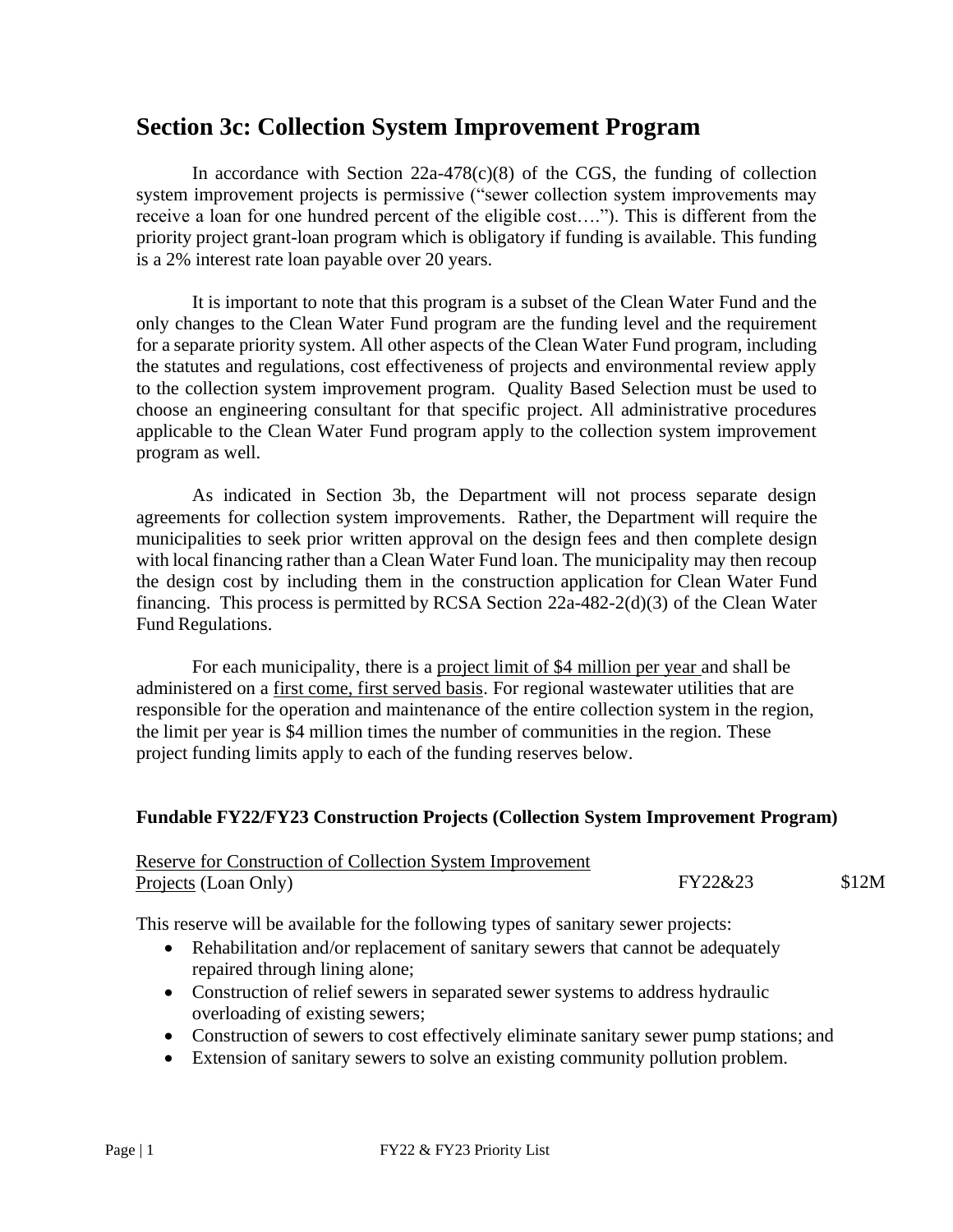| Grants Program (OSG Program) was reauthorized by America's Water Infrastructure Act (AWIA)  |  |  |  |  |  |  |  |
|---------------------------------------------------------------------------------------------|--|--|--|--|--|--|--|
| of 2018 and again by the 2021 BIL. The BIL reauthorized the program through 2026 to further |  |  |  |  |  |  |  |
|                                                                                             |  |  |  |  |  |  |  |

Separate from the CWF SRF Program, the Sewer Overflow and Stormwater Reuse Municipal

of 2018 and again by the 2021 BIL. The BIL reauthorized the program through 2026 to further support clean water needs. Upon Connecticut's grant application submittal and subsequent EPA approval and disbursement of funds, the OSG grant will provide funding for critical stormwater infrastructure projects in communities including combined sewer overflows (CSO) and sanitary sewer overflows (SSO) to eligible entities with projects that address infrastructure needs for CSOs, SSOs, and stormwater management. Eligible projects can include planning, design, and

groundwater infiltration) entering sanitary sewer systems. Projects funded under this reserve minimize sewage overflows resulting from system surcharge, reduce hydraulic overloading and energy consumption, improve treatment efficiency, and reserve capacity for future wastewater needs.

Infiltration and Inflow (I/I) rehabilitation projects are designed to reduce the

volume and frequency of extraneous flow (storm and surface water inflow and

```
Reserve for Construction of Pump Station Rehabilitation Projects 
(Loan Only) FY22&23 $10M
```
Projects funded under this reserve are for pump station improvement projects located in the collection system that result in a reduction in energy consumption, increase resiliency during extreme wet weather events, upgrade the ability to provide emergency power, or replace equipment that is beyond its design life.

## **Section 4: Bipartisan Infrastructure Law (BIL)**

Reserve for Construction of I/I Rehabilitation Projects

(20% Grant/80% Loan) (20% Grant/80% Loan)

#### **1. State Revolving Fund (SRF) Supplemental & other New Grants:**

The BIL was signed into law on November 15, 2021 by President Biden and includes two new federal grants (namely, the SRF Supplemental Fund and the Emerging Contaminants Fund) for increased support of wastewater infrastructure needs through the Clean Water State Revolving Fund (CWSRF, aka Connecticut's Clean Water Fund). These grants will be provided annually over the next five federal fiscal years (FFY), with implementation by CT DEEP subsequent to and in accordance with applicable implementation guidelines, which are currently under development by US EPA and/or OMB.

#### **a. Emerging Contaminants Grant (NEW):**

This grant seeks to address emerging contaminants (including PFAS) through any project eligible per section 603(c) of the Clean Water Act. Priority will be given to the study and/or removal of PFAS and other emerging contaminants from the environment in accordance with CT DEEP's water quality goals and the state PFAS Action Plan, dated November 1, 2019.

### **b. Sewer Overflow & Stormwater Reuse Municipal (OSG) Grant (NEW):**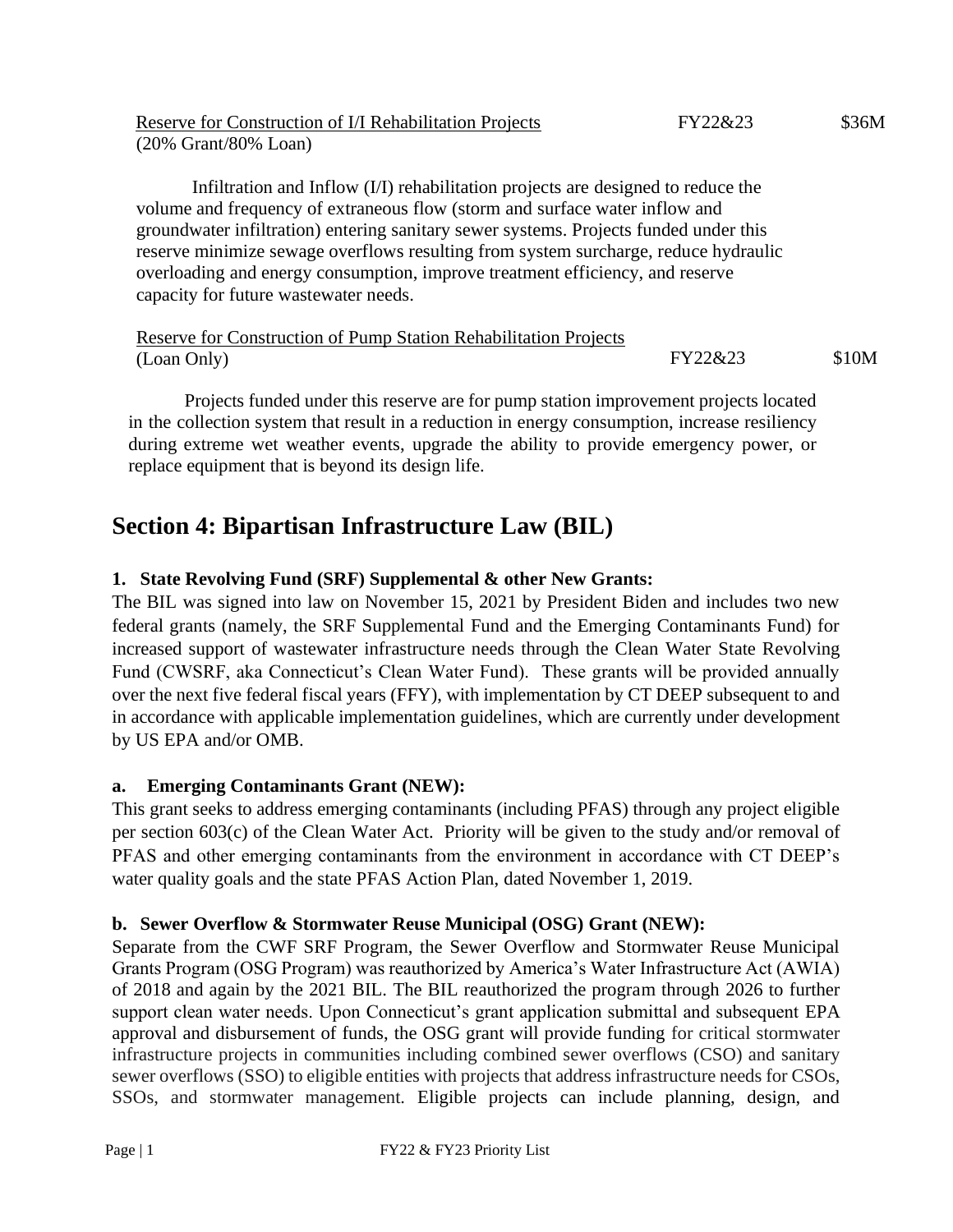construction of treatment works to intercept, transport, control, treat, or reuse municipal combined sewer overflows, sanitary sewer overflows, or stormwater and any other measures to manage, reduce, treat, or recapture stormwater or subsurface drainage water. Projects prioritized for funding will include communities in rural or distressed areas, have a long-term municipal CSO or SSO control plan, or green infrastructure, water and energy efficiency improvements, and other environmentally innovative activities. Projects under this program will have many of the same program requirements as the Clean Water SRF Program.

|                                                                            | <b>FY 22</b> | <b>FY 23</b> | <b>State Match</b>                                                                                                                                                                                                                                                                                                                                                                                                                                                                                                                                                                                                                                                                                                                                               |
|----------------------------------------------------------------------------|--------------|--------------|------------------------------------------------------------------------------------------------------------------------------------------------------------------------------------------------------------------------------------------------------------------------------------------------------------------------------------------------------------------------------------------------------------------------------------------------------------------------------------------------------------------------------------------------------------------------------------------------------------------------------------------------------------------------------------------------------------------------------------------------------------------|
|                                                                            | Allocation   | Allocation   |                                                                                                                                                                                                                                                                                                                                                                                                                                                                                                                                                                                                                                                                                                                                                                  |
| Supplemental<br>Clean Water<br><b>State Revolving</b><br><b>Fund Grant</b> | \$21,804,000 | \$25.7M      | 1. Match of 10% in FY22 and 23<br>(increases to $20\%$ in FY24-26)<br>49% of grant funds (\$10,683,960)<br>2.<br>must be additional subsidy (i.e.<br>grants). Note: CT DEEP will<br>determine one or more projects<br>(as previously identified in this<br>Priority List) which will receive<br>additional subsidy based on a<br>project(s) which meet the<br>affordability criteria in Section<br>603(i) of Water Resources Reform<br>and Development Act (WRRDA)<br>to Titles I, II, V, and VI of the<br><b>Federal Water Pollution Control</b><br>Act and/or CT's existing<br>affordability criteria used by the<br>Department of Economic and<br><b>Community Development</b><br>(DECD) to develop a list of<br>distressed municipalities in<br>Connecticut. |
| Emerging<br>Contaminants<br>Grant                                          | \$1,145,000  | \$2.25M      | 1. Match not required<br>100% of EPA's capitalization<br>2.<br>grant to be provided as an add.<br>Subsidy (i.e. grant)                                                                                                                                                                                                                                                                                                                                                                                                                                                                                                                                                                                                                                           |
| <b>Sewer Overflow</b><br>& Stormwater<br>Reuse Municipal<br><b>Grants</b>  | \$6.2M       | \$6.2M       | Match of 20% in FY 22 and 23<br>1.                                                                                                                                                                                                                                                                                                                                                                                                                                                                                                                                                                                                                                                                                                                               |

A summary of Connecticut's expected allocations and state match requirements for the next two years is as follows:

BIL establishes an additional subsidy range of 10% to 30% for the annual CWSRF capitalization grant. Congress has previously required that states use 10% of the annual CWSRF capitalization grant for additional subsidy.